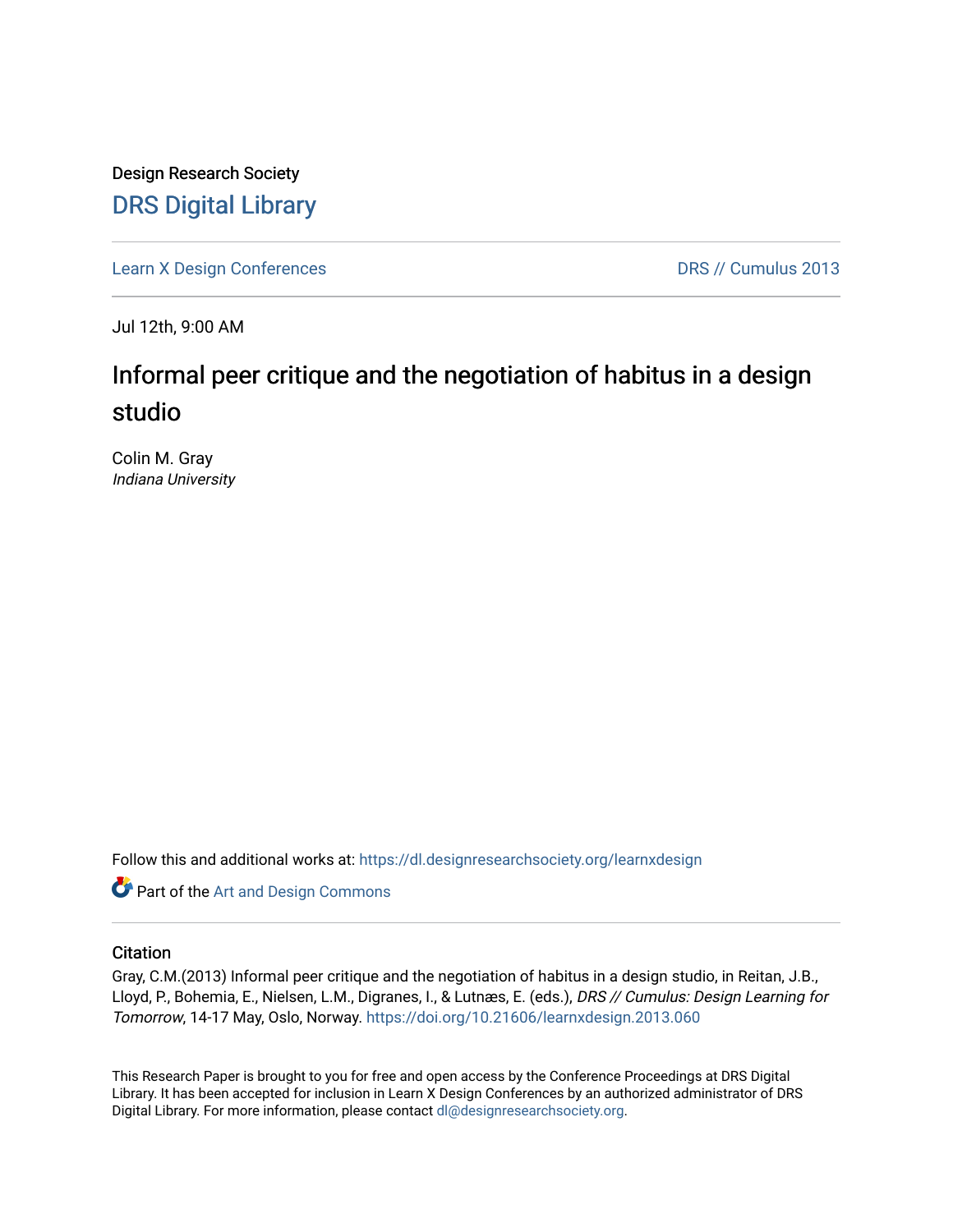DRS // CUMULUS 2013 2nd International Conference for Design Education Researchers Oslo, 14–17 May 2013



# **Informal peer critique and the negotiation of habitus in a design studio**

Colin M. GRAY\* Indiana University

 $\overline{a}$ 

*Abstract: Critique is considered to be a central feature of design education, serving as both a structural mechanism that provides regular feedback, and a high stakes assessment tool. This study utilizes informal peer critique as a natural extension of this existing form, engaging the practice community in reflection-in-action due to the natural physical co-location of the studio environment. The purpose of this study is to gain greater understanding of the pedagogical role of informal critique in shaping design thinking and judgment, as seen through the framing of Bourdieu's habitus. The methodology of this study is informed by a critical theory perspective, and uses a combination of interview, observation, and stimulated recall in the process of data collection. Divergent viewpoints on the role of informal v. formal spaces, objectivity v. subjectivity of critique, and differences between professor and peer feedback are addressed. Additionally, beliefs about critique on the individual and group level are analysed as critical elements of an evolving habitus, supported by or developed in response to the culture inscribed by the pedagogy and design studio. This form of critique reveals tacit design thinking and conceptions of design, and outlines the coconstruction of habitus by individual students and the design pedagogy.* 

*Keywords: Critique, habitus, design studio, peer assessment, reflection* 

<sup>\*</sup> Corresponding author: Indiana University | USA | e-mail: comgray@indiana.edu

Copyright © 2013. Copyright in each paper on this conference proceedings is the property of the author(s). Permission is granted to reproduce copies of these works for purposes relevant to the above conference, provided that the author(s), source and copyright notice are included on each copy. For other uses, including extended quotation, please contact the author(s).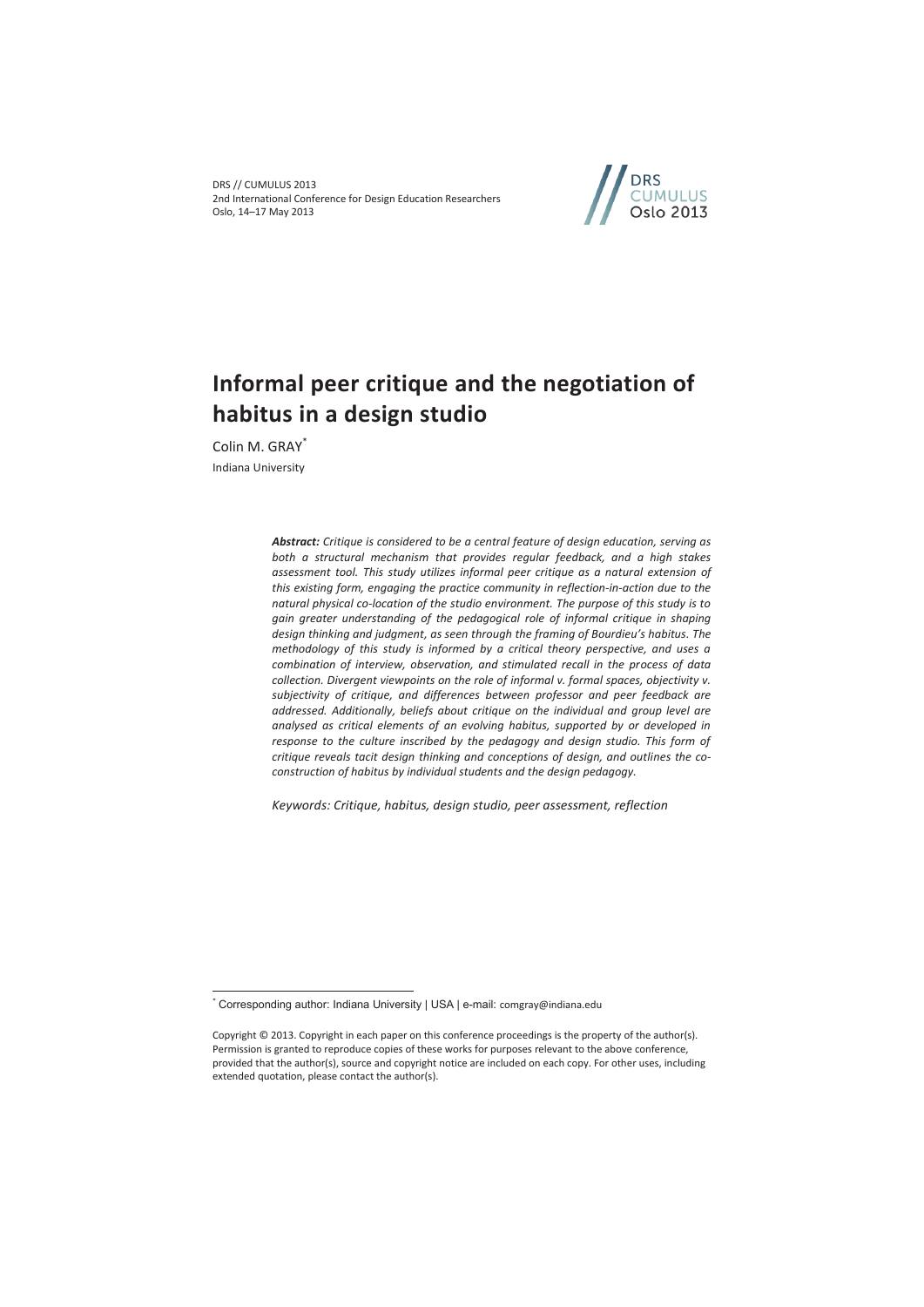## **Introduction**

The role of self-reflection with a design artifact or problem is widely acknowledged as an important factor leading to developing as a designer (Schön 1985; Cross 2007). This self-reflection can take many forms, including internal dialogue (Schön 1985), sketching (Do and Gross, 1996), and a community of practice surrounding the designer (Brandt, Cennamo, Douglas, Vernon, McGrath, and Reimer 2011). Within the studio environment, I propose informal peer critique as a natural extension of these existing forms, engaging the practice community in *reflection-in-action* due to the natural physical co-location of the studio environment.

This paper will address critique as an emergent epistemology within the design studio environment, socially constructed through a synergy of interaction between peers, individual design of artifacts, and Smith and the supportive role of the underlying design pedagogy. In this context, Bourdieu's construct of *habitus* will be used to describe the social norms (Anthony 1991; Boling and Smith 2010) and epistemological structures (Shaffer 2003) that comprise the studio, which functions as an organism or system that supports the development of student designers.

### *Critique in Design Education*

Critique has long been considered a central feature of design education (Hokanson 2012), serving as both a structural mechanism with which to provide regular feedback (Cennamo, Brandt, and Scott, 2010), and as a high stakes assessment tool (Anthony 1991). Critique is represented in the research literature primarily in formal pedagogical implementations, ranging from an informal desk crit (Boling and Smith 2010; Reimer and Douglas 2003) to a formal critique attended by multiple professors and practitioners that comprise a "design jury" (Anthony 1991; Webster 2006). Hokanson (2012) synthesizes this wide range of critique as a form of distributed learning and evaluation, which occurs through social interaction and engagement in the design studio, while Percy (2004) notes the role of critique as a socializing and enculturation device in design education. The role of developing appropriate patterns of communication about design has been a minor focus, including the development of practice-oriented discourse (Logan 2008; Morton and O'Brien 2006) and a discourse directly surrounding the critique and feedback process (Dannels, Gaffney, and Martin 2008), but the amount of work in this area is limited. Some comparisons may be drawn between critique and assessment, particularly in more formal implementations of critique (e.g., pin-ups or design juries), but informal critique appears to be more emergent, mirroring the professional obligations to communicate and externally reflect with peers (Hokanson 2012), rather than as formative or summative assessment. While some authors have addressed critique that happens outside of the strictures of the design classroom, which is often led by instructors, this area of social life in the studio has not been comprehensively studied or evaluated in its own right.

### *Bourdieu and Habitus*

The work of Pierre Bourdieu has been invoked relatively infrequently in the realm of design education, although his work has been used on a few occasions in architectural education to discuss the social climate of the design studio and the shaping effect of the pedagogy (Stevens 1995; Webster 2006). The primary Bourdivin concepts that have been addressed in the literature heretofore include the concepts of *habitus, fields*, and *doxa* (see Figure 1). These concepts are covered at length in *Distinction* (Bourdieu,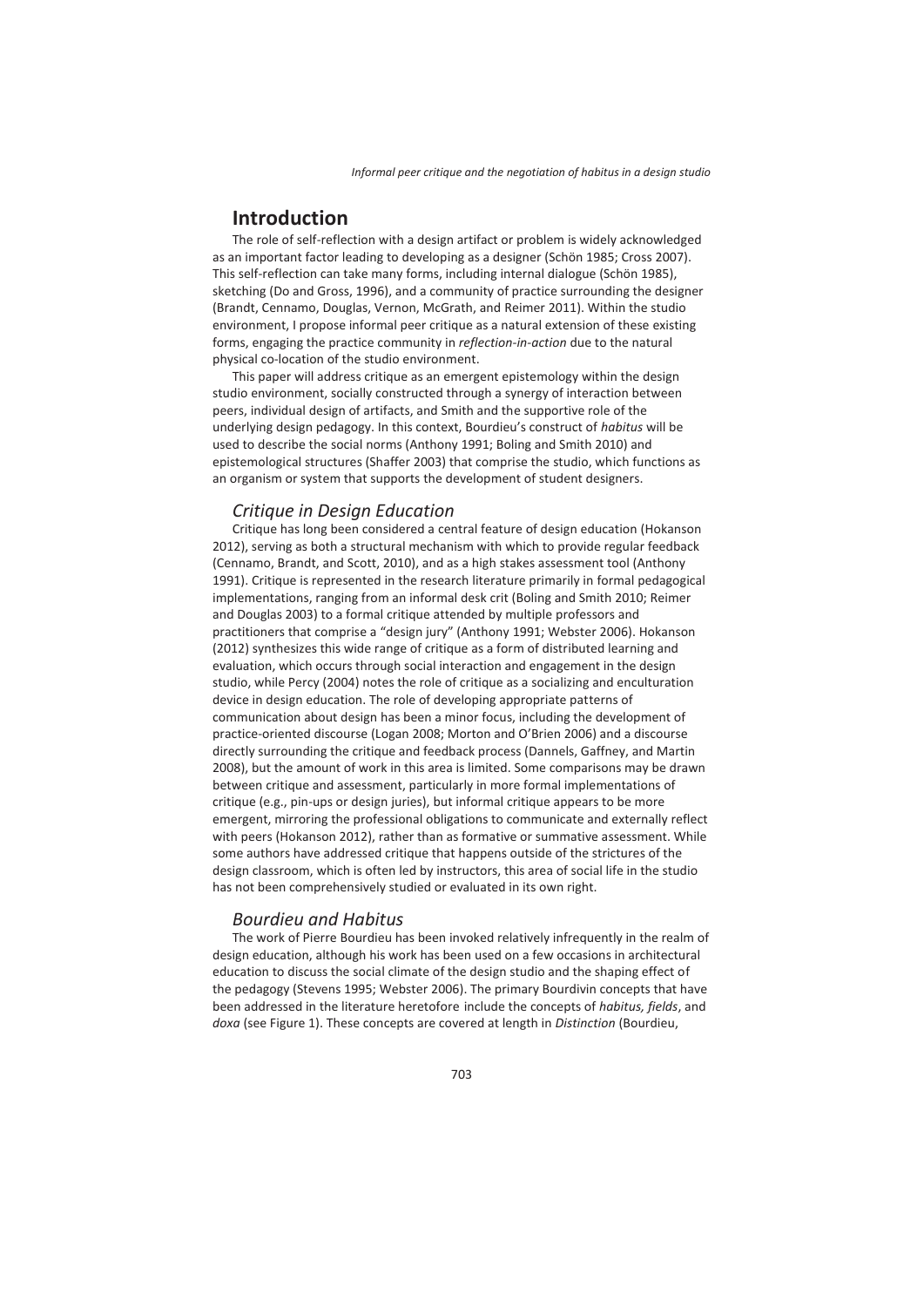1984), and in condensed form in a summary oriented toward design education by Stevens (1995). I will provide a baseline definition of each primary construct to shape the overall conversation of peer critique within the design studio, although this treatment is not intended to be comprehensive.



*Figure 1. A visualization of how habitus, field, and doxa relate. Doxa may overlap several (or all) fields within a habitus.* 

*Habitus* describes a construct that is both individual/psychological and social, and through this individual to group relationship, defines a given culture or set of social norms. It is an "active, unconscious set of unformulated dispositions to act and to perceive" that produces the "feeling" of a given culture or culturally derived space (in this case, the design studio) (Stevens 1995, p. 112).

*Fields* are the contexts and environments where these relations and norms play out. These fields, which can be intellectual, religious, educational, or appear in other forms, explain the varying actions of an individual when they are placed in different contexts, including the individual's awareness of and participation in underlying power structures (Bourdieu 1980).

*Doxa* is a combination of unstated, unconscious norms and beliefs that are seen by the individual to be self-evident or "common sense." As ideas move from the realm of the undisputed or undiscussed to matters of opinion, they move into the "universe of discourse" where heterodoxy and orthodoxy reside (Bourdieu 1977).

These constructs can be used to describe the enculturation that is seen as desirable in design education, as Stevens (1995) notes: "Habitus does not determine, but it does guide. Individuals are both completely free and completely constrained…" (p. 112). When approaching the design studio through this lens, we can understand the barriers to enculturation (Siegel and Stolterman 2008) that have already been established in various design disciplines more completely, and identify the divide between the habitus envisioned by the individual novice designer and the habitus that is socially formed and mediated by the surface structures, pedagogy, and epistemology (Shaffer 2003) as experienced between students and professors. Nelson and Stolterman (2012) come to a similar conclusion, stating: "The process of becoming a designer is not a solitary, individual under-taking. It always takes place within a design milieu." (p. 224).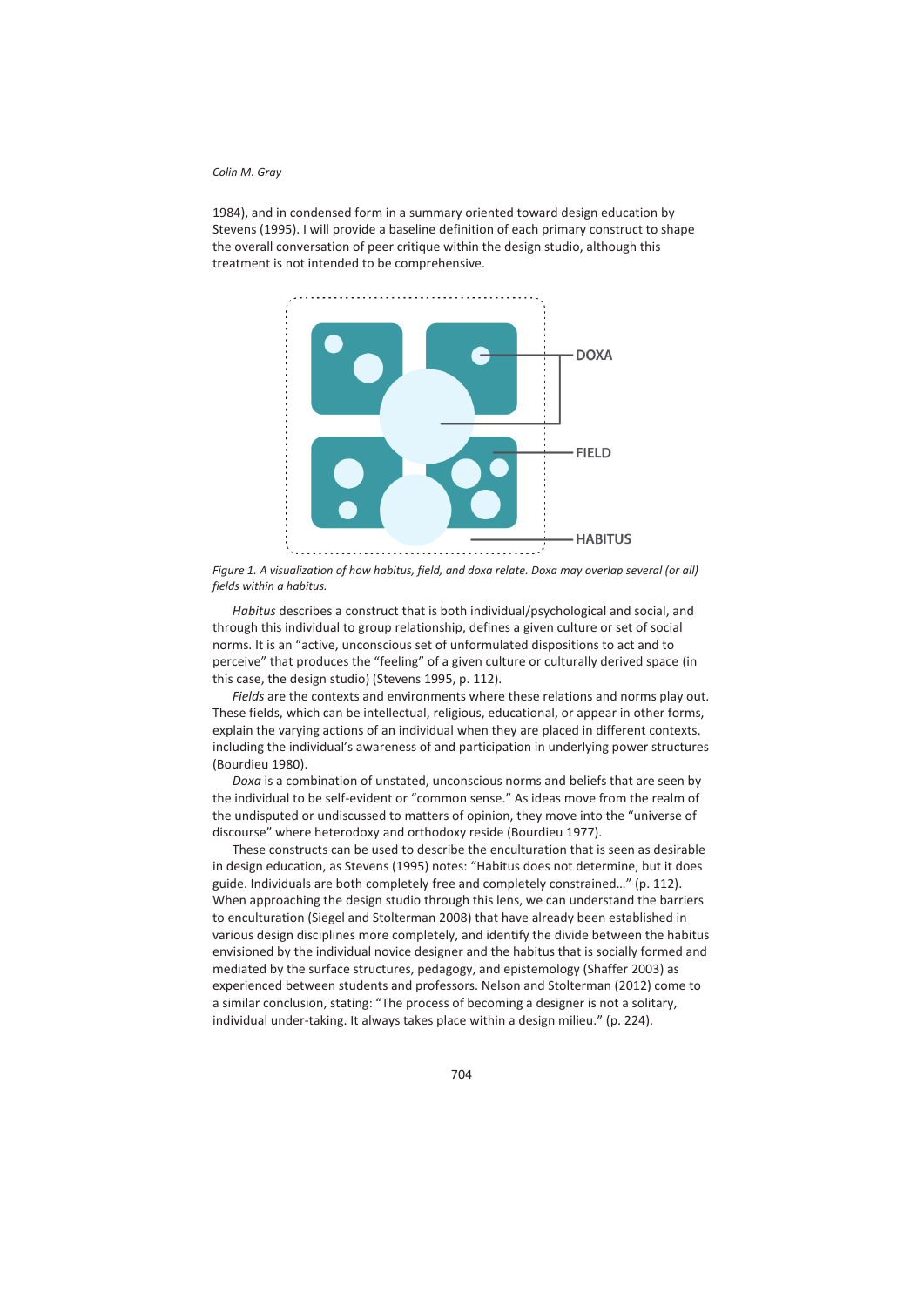## **Purpose of Study**

Based on the framing of informal peer critique in the design studio, as mediated through the socially constructed *habitus*, the purpose of this study is to gain greater understand of the pedagogical and developmental role of informal critique in shaping design thinking and judgment. While critique is considered to be a vital part of the design studio pedagogy (Hokanson 2012; Shulman 2005), formal critique is often emphasized, with a strong delineation between an expert and novice within that domain (Schön 1985). This delineation reinforces a pedagogically centric view of *habitus,* while largely ignoring the role of the individual in shaping their own design perspective and approach (Crysler 1995; Webster 2008). This paper addresses the structures that are invoked during informal peer critique as compared to stated beliefs about critique, and how these structures may indicate a formation of habitus in opposition to or in support of the pedagogically assumed *doxa*.

## **Method**

The methodology of this study is informed by a critical theory perspective, and uses a combination of interview and observation techniques in the process of data collection. A critical theory perspective allows the researcher to elicit responses for which the participants have tacit awareness (Carspecken 1996), and serves as an exploratory vehicle in understanding initial patterns of design thinking and critique. In addition, the use of stimulated recall allows the researcher to make sense of that participant's responses during the critique dyad and confirm and triangulate responses from previous interviews and observations.

### *Setting*

The study was conducted at a large Midwestern USA university, focusing on students in a School of Informatics. These students were enrolled in a Master's program in Human-Computer Interaction design (HCI/d), which trains future practitioners in interaction and user experience design. The curriculum for this program includes courses in user research methods, prototyping, design theory, and foundational readings in the field. A majority of the students come from a non-design background, with students commonly holding undergraduate degrees in computer science, sociology, engineering, and journalism.

### *Participants*

Participants were solicited through email, using separate departmental list-servs established for first- and second-year Master's students. A similar recruitment message was disseminated within Facebook groups similarly established for first- and secondyear Master's students. All participants that requested to be part of the study were recruited.

## *Data Collection*

A series of three interviews were requested from each study participant. These semi-structured interviews included an individual interview, a constructed critique dyad, and an individual stimulated recall and member checking interview.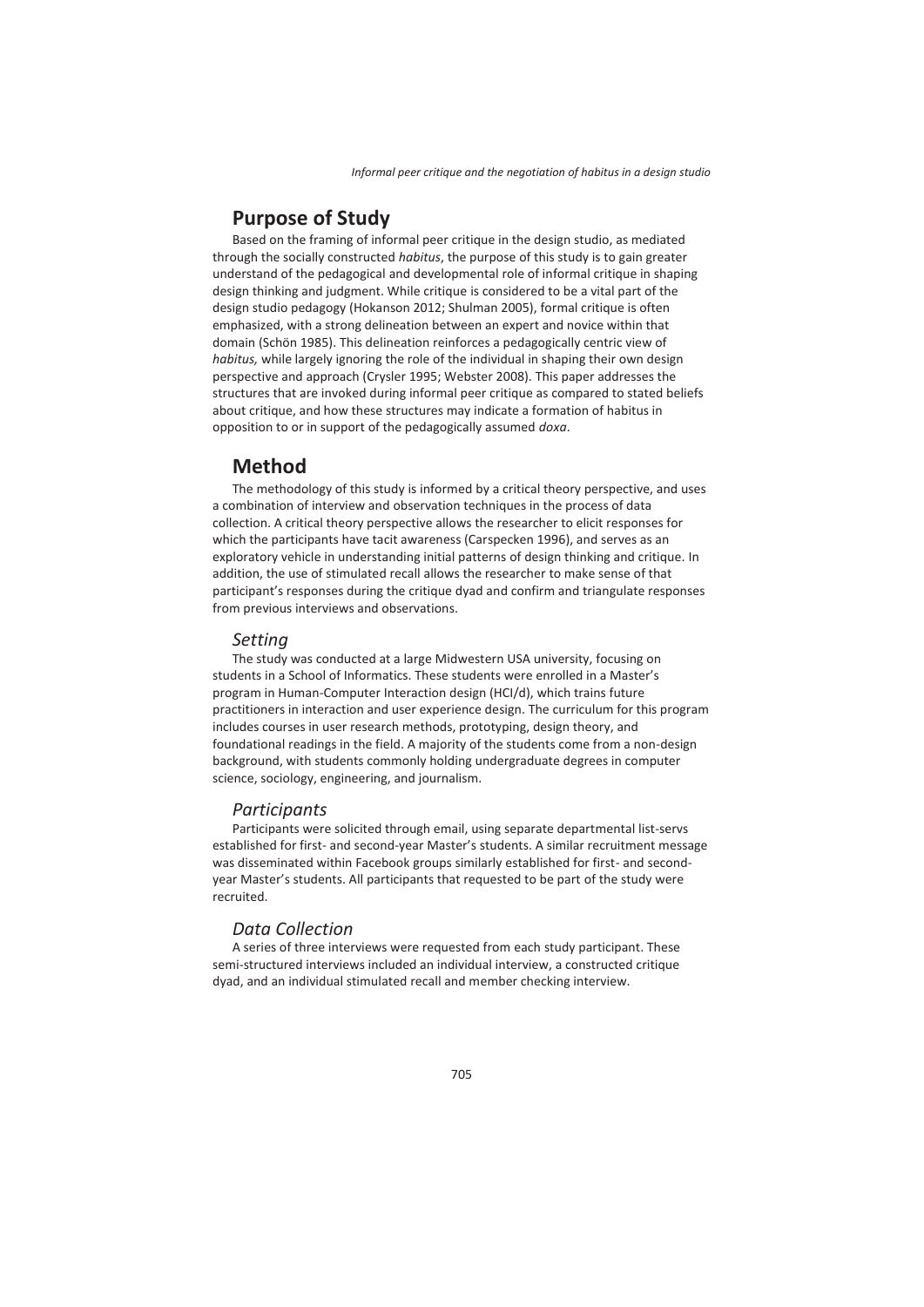### INITIAL INTERVIEW

The initial individual interview included questions relating to the participant's beliefs about critique, the ways they used and thought about critique in relation to their design process, and an autocritique of a self-selected design project that they had recently completed, or were in the process of completing.

#### CRITIQUE DYAD

The second interview was a constructed critique dyad, comprised of two participants that were similar in ability and educational level. These participants were asked to critique the project that had been self-selected by their critique partner in turn, with each participant playing the role of critic and recipient. The projects critiqued in this session were the same projects that were used in the individual autocritiques.

#### STIMULATED RECALL

After transcription and initial analysis from these two interviews was complete, a third interview session was conducted, including stimulated recall and member checking. The recall session included the selection of five or six video segments from the participant's previous two interview sessions, representing either exemplars in a thematic sense, or segments where intent or motivations were unclear. After each segment was presented to the participant, a series of clarifying questions were asked. Primary themes from preliminary analysis of the data were discussed to clarify meaning and ensure that thematic and reconstructive analysis matched the perceived intent of the participant.

### **Analysis**

The initial interview about the participant's belief about and practice of critique was transcribed and coded using an open coding scheme based on emergent themes. The observation of critique dyads was transcribed and coded using a one open coding scheme for the participant critiquing and another for the participant being critiqued, and complete results of this sequence analysis are included in another manuscript under review. The data from the initial interview and sequence analysis were analyzed, including a comparison of the autocritique to the peer critique to the designer response to note changes in verbalization of design thinking or rationale. Where contradictions or similarities were found in these analyses, discussion of participant reactions from the stimulated recall will be discussed.

### *Participants*

Four participants were enrolled into the study, all of which were students in the HCI/d Master's program. These participants (Table 1) were equally divided between the first and second year of the program. Three participants were from the USA, while one participant was from China. The program as a whole was comprised of approximately 40% international students in the year this data collection took place, and all students had experience working in diverse teams through a variety of coursework. Because students of the same academic year had worked with each other previously, they were previously aware of the projects that they critiqued in the course of this study and had some knowledge of the design process of the related artifacts.

#### *Table 1. Chart of study participants*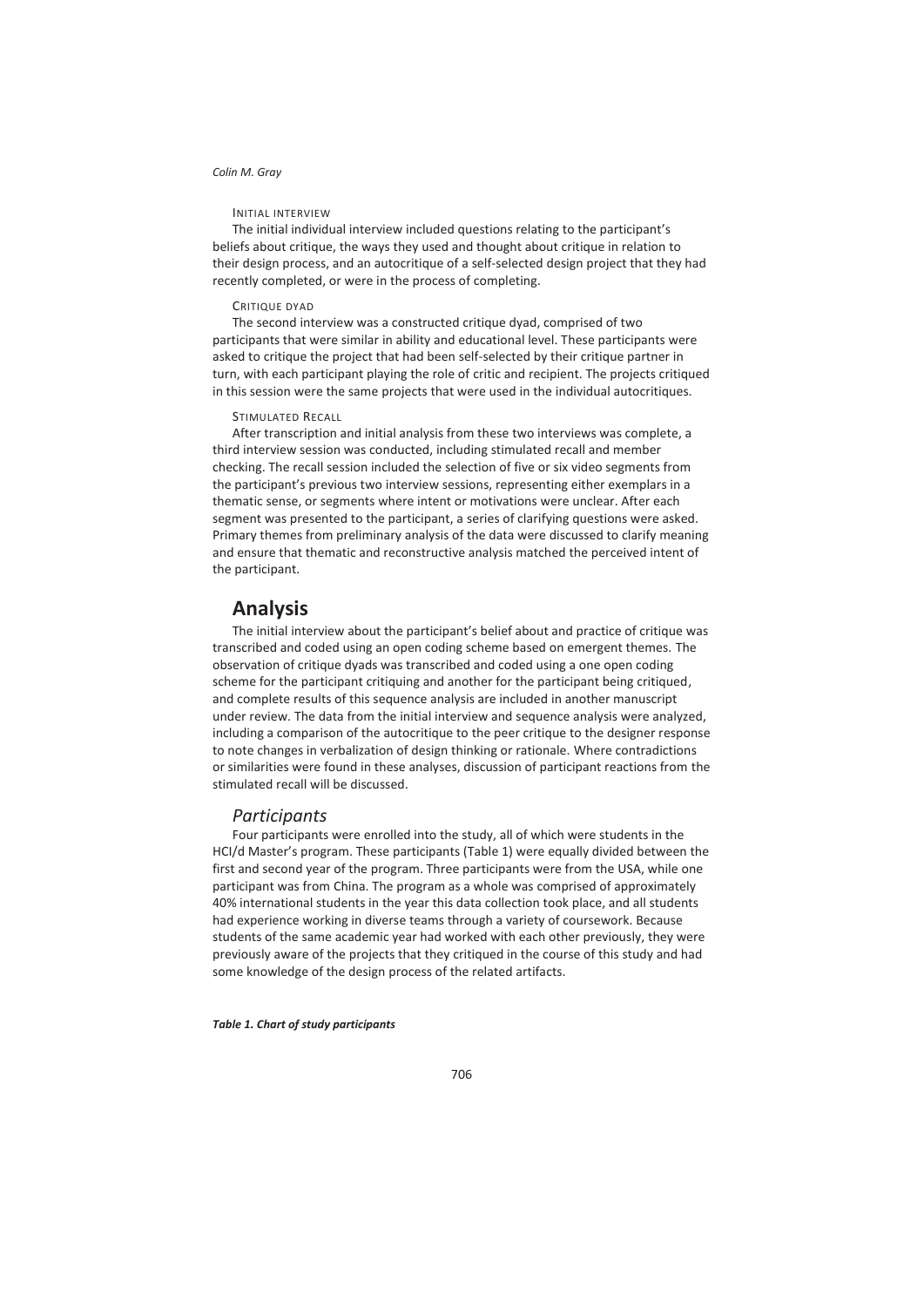| Participant |        |                                    |                          |                      |
|-------------|--------|------------------------------------|--------------------------|----------------------|
| Name*       | Gender | <b>Academic Classification</b>     | <b>Country of Origin</b> | <b>Critique Dyad</b> |
| Paul        | Male   | 2 <sup>nd</sup> Year M.S. in HCl/d | USA                      |                      |
| Emily       | Female | 2 <sup>nd</sup> Year M.S. in HCl/d | USA                      | А                    |
| Lisa        | Female | $1st$ Year M.S. in HCl/d           | USA                      | B                    |
| Jiao        | Female | $1st$ Year M.S. in HCI/d           | China                    | B                    |

*\*All participants were assigned a pseudonym.* 

## **Findings**

### *Beliefs About Critique*

The participants' beliefs about the substance of critique ranged widely, even within a relatively small number of participants. These beliefs seemed bound not only to individual personality and design approach, but also to level of experience (e.g., first year or second year), and how each individual used the shared studio space.

### ENVIRONMENT

While the researcher expected to find informal critique within the design studio based on a previous study, participants reported a wide range of locations where critique took place. These environments of critique included: classroom space before or after class (Emily, Lisa), email/chat (Lisa, Jiao), home (Paul, Emily, Lisa, Jiao), phone (Lisa), or outside while smoking (Lisa). The two second year students were enrolled in a capstone design course during the semester of data collection for this study, and also engaged in informal critique during the studio format of that course. All students had experience engaging in critique in a classroom setting that was led by a professor or advanced students, which, while not considered informal peer critique for this study, is important to note in characterizing the overall critique culture of the program and studio.

### PARTICIPANTS

Study participants reported a wide range of people that were engaged in informal critique. Some participants used the convenience of the studio space to engage in critique with fellow Master's students and PhD students, while others appreciated the perspective of students outside the program. The people engaged in critique also seem to be bound to the environment of critique. For those who frequently worked from home (Paul and Lisa), a spouse or friend was commonly a critique partner, while for those who worked in the studio, engaging fellow Master's students in that space, or locating students from other programs in common areas was typical.

### *Embedded Structures*

Based on the beliefs that were identified in the first round of interviews, several contrasts or binary oppositions emerged that are helpful to discuss critique in a more structural way. These contrasts include formal v. informal spaces, the role of subjectivity and objectivity in critique, and the divide between professor and student critique. These structures will be discussed in isolation, and then will be synthesized in relation to the development of *habitus* in the next section.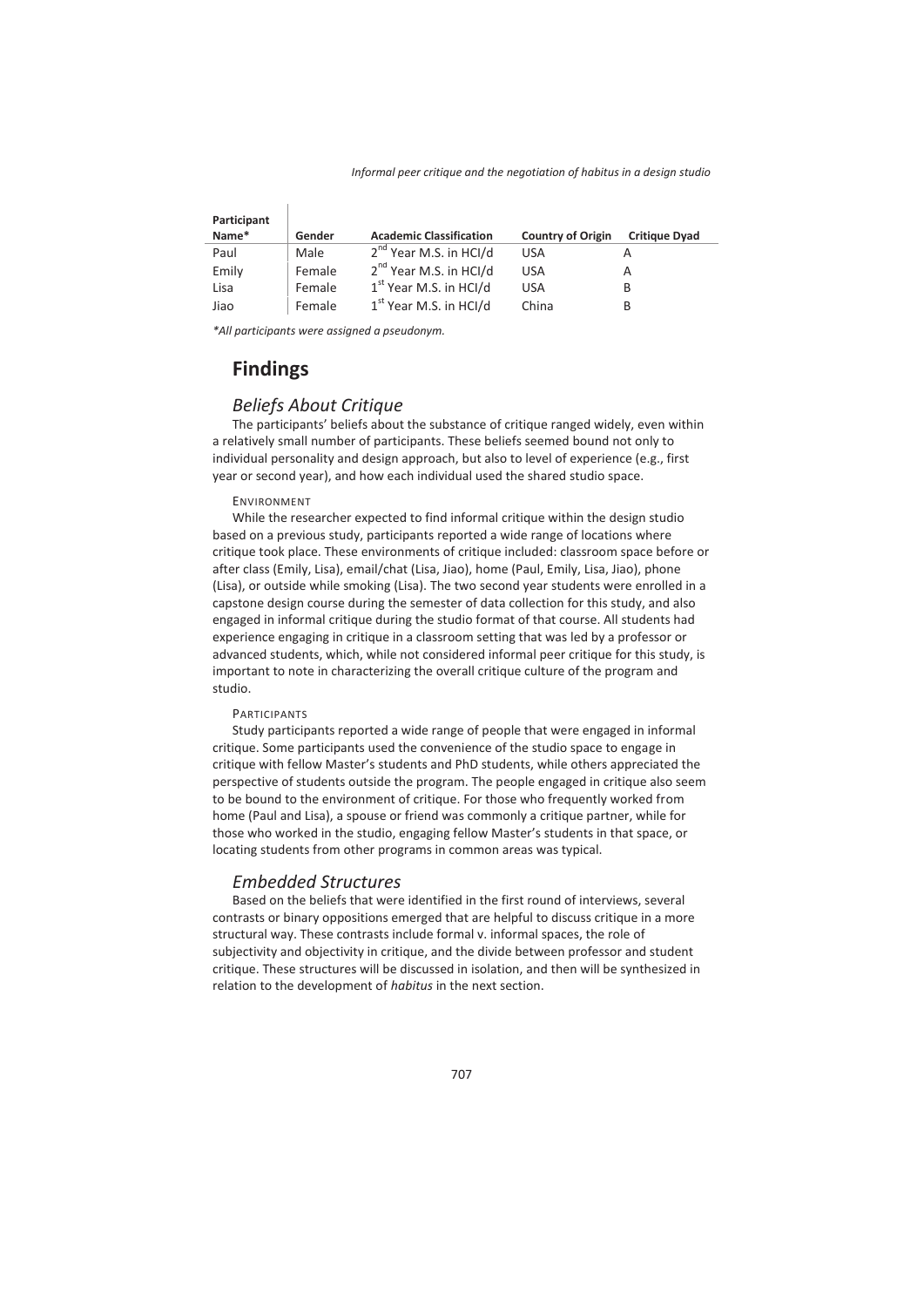### FORMALITY V. INFORMALITY

Lisa created a significant divide between formal and informal spaces, concluding that "[the classroom is] sort of the place to like know that it's not about you, it's about the design, and it's more compartmentalized if you're actually talking about it in that formal setting." While she was the only participant that felt this strongly about the classroom space as a legitimized space for critique, her strong statement that "most real critique I reserve for the classroom" served as an important contrast to the beliefs and actions of the other participants. Paul saw this formal space of critique as reducing legitimacy, since it was done for a grade, and often done "for the sake of critique," explaining: "I'm offering critique for the sake of helping you, not necessarily because like this is a grade […] it's critique for the sake of getting better." Even while Lisa rejected the informal space of the studio as appropriate for critique, she substituted it with another informal space—outside the building, where she smoked and engaged in informal discussion about design with her colleagues. Lisa described the classroom—a formal space—as the environment where "the shit really hits the fan […] and that's where you expect it to be," but engaged frequently in informal conversations (often outside) that dealt with "big things—concept things, problem space things."

The binary of formal and informal spaces extends, based on these reflections, to the quality, legitimacy, and appropriateness of critique. While both of these participants were recipients of informal critique that had been helpful to them in their design process, Lisa saw the classroom as a safe, legitimate place for dissent, while Paul saw critique in that same formal space as *pro forma* and often inauthentic.

### OBJECTIVITY V. SUBJECTIVITY

A tension between what constituted "right" and helpful critique revealed a number of important beliefs about the nature of knowledge that critique generates. While the participants as a whole believed that their critique (or the critique they got from others) was subjective in nature, they appeared to attach more utility to the generative or provocative nature of the critique than its conformance to objective criteria. Paul described this tension, explaining: "it's too hard to offer kind of a generalized critique [...] like parameter-based critique," concluding "it's just too difficult to say [...] I know all of this stuff enough to say that this is wrong and this is wrong and this is wrong, because there's no way you can—in this field." Emily explained this same tension by shifting the expectation of content, noting: "I feel like critiquing is just as much about asking questions as it is about giving an opinion." In contrast, Jiao considered critique as a synergistic process between participants, where the received critique may trigger tacit design decisions or thinking you already innately understand:

Like they probably—there is a like light ball lighting [light bulb] that's kind of stuff, but they—um those critiques they are originally probably they've been in your mind, you don't realize it. Just need someone to talk to you and let you tease out that part. […] I don't think that sometimes the critique seems different when it's the same to you, you internalize it by yourself.

In this way, critique moves from a subjective space characterized by limited access (Carspecken 1996) to an intersubjective space, from tacit, individual design understanding to a space where meaning is shared between both participants in the critique. Even in this move towards intersubjectivity, there is still a personal design perspective; Jiao reflects: "every time you are working on a design or looking at other's design, you are trying to see it from your perspectives, no matter how um sympathetic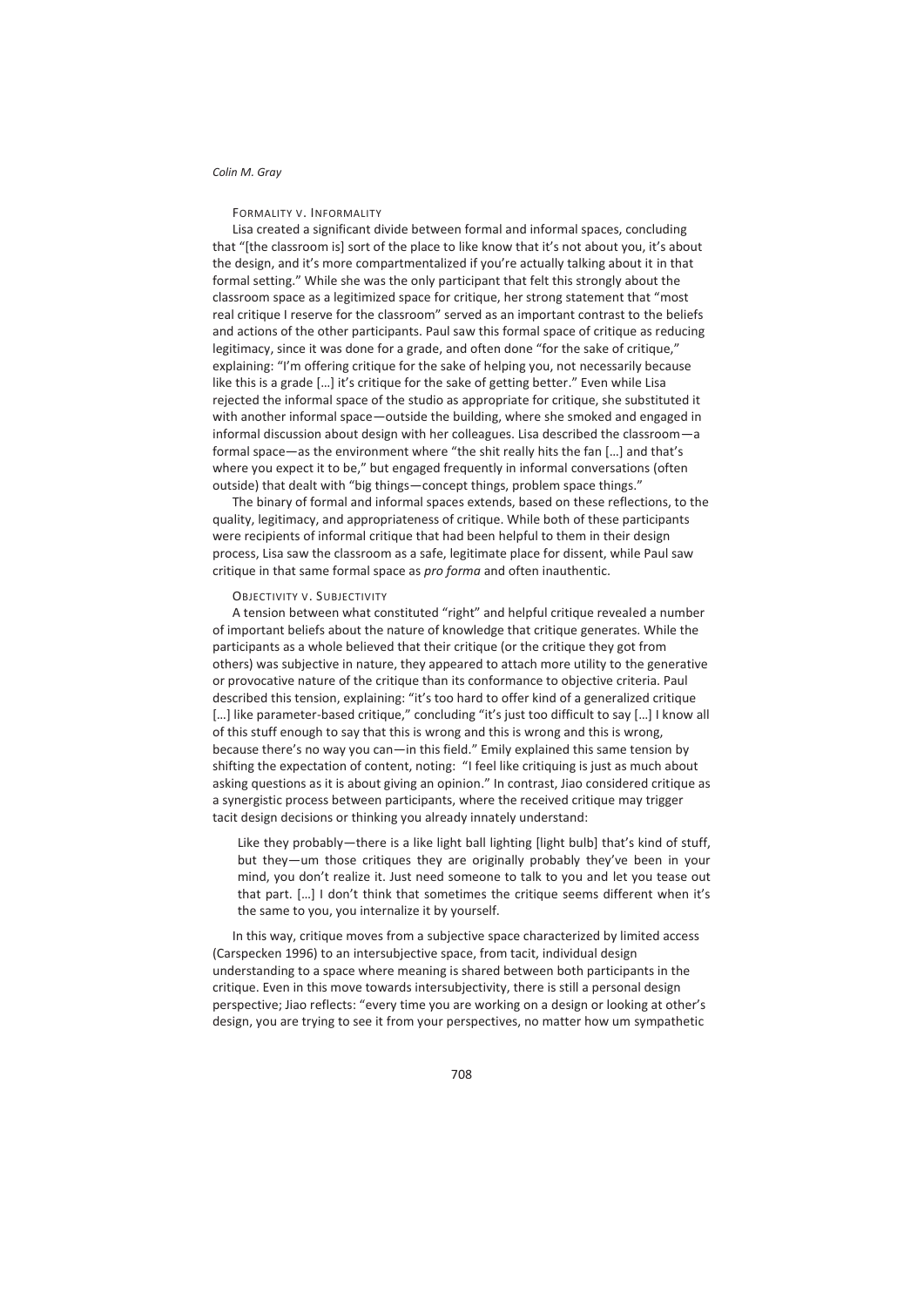you are. […] you will bring it—bring your own (.) I would say experience or history or educational background into it." This tension between an individual's design perspective and the desire for intersubjectivity describes the general arc of the critique process, with communication among participants simultaneously clarifying individual intentions and bringing about a shared, intersubjective space in a reflexive, often generative way.

#### PROFESSOR V. STUDENT

The participants presented a wide range of perspectives on how to include professors in the critique process, and how to balance the professors' opinions and critique against that of their peers. These encompassed excluding the professor entirely from certain forms of critique because they could get more targeted critique from fellow students, hiding the messiness of their process from the professor so they could get critique on a finished product, or using the professor to identify key flaws in the design process.

Paul pointed out that he tried to treat critique from professors and fellow students equally, but concluded that professors often didn't have the "conversational knowledge about your topic that maybe a lot of the people in our cohort have," and that the critique from professors was not as "tailored to my specific needs or abilities as well as like getting critique from classmates." Lisa represented a different perspective, noting that she often requested informal critique from her fellow students almost exclusively, because she wanted to surprise the professor with her final design and didn't want the professor to see the messiness of her process: "I don't really want him to see like the messy bits where we're losing our minds [laughs] I want him to see like the finished pretty version." Emily represented a third perspective, pointing out the ability of a design expert (e.g., professor) to ask probing questions more succinctly than an informal critique with a fellow student:

I think the faculty here […] are just like really good at you know, I'll spend ten minutes trying to explain to them what I'm doing, and they ask me like one question, and they're like, answer me that in one sentence. And it's almost like it's a critique and a—I don't think ultimatum is the word, but like a—them kind of almost like demanding that I change my perspective or that I like gather my thoughts.

## **Discussion**

The environment and personal assumptions or beliefs about critique proved to be influential in the actual process of critique. This interplay of personal agency, belief, and action interact through the social construction of normative behaviours and beliefs—in a shared understanding of what comprises the *habitus* of the studio. In this study, the role of the pedagogy and underlying epistemological structures of the studio were seen to support and contrast with the actions and beliefs of the individual design student.

All of the participants interacted in the same studio space and were enrolled in the same general set of coursework. In this way, they shared a cultural understanding of what critique is and how it should be conducted from a curricular perspective. The student understands the pedagogical approach toward design critique as what Bourdieu calls the *structuring structure* of habitus, which "organizes practices and the perception of practices" (1984, p. 170). This structuring structure is what allows for the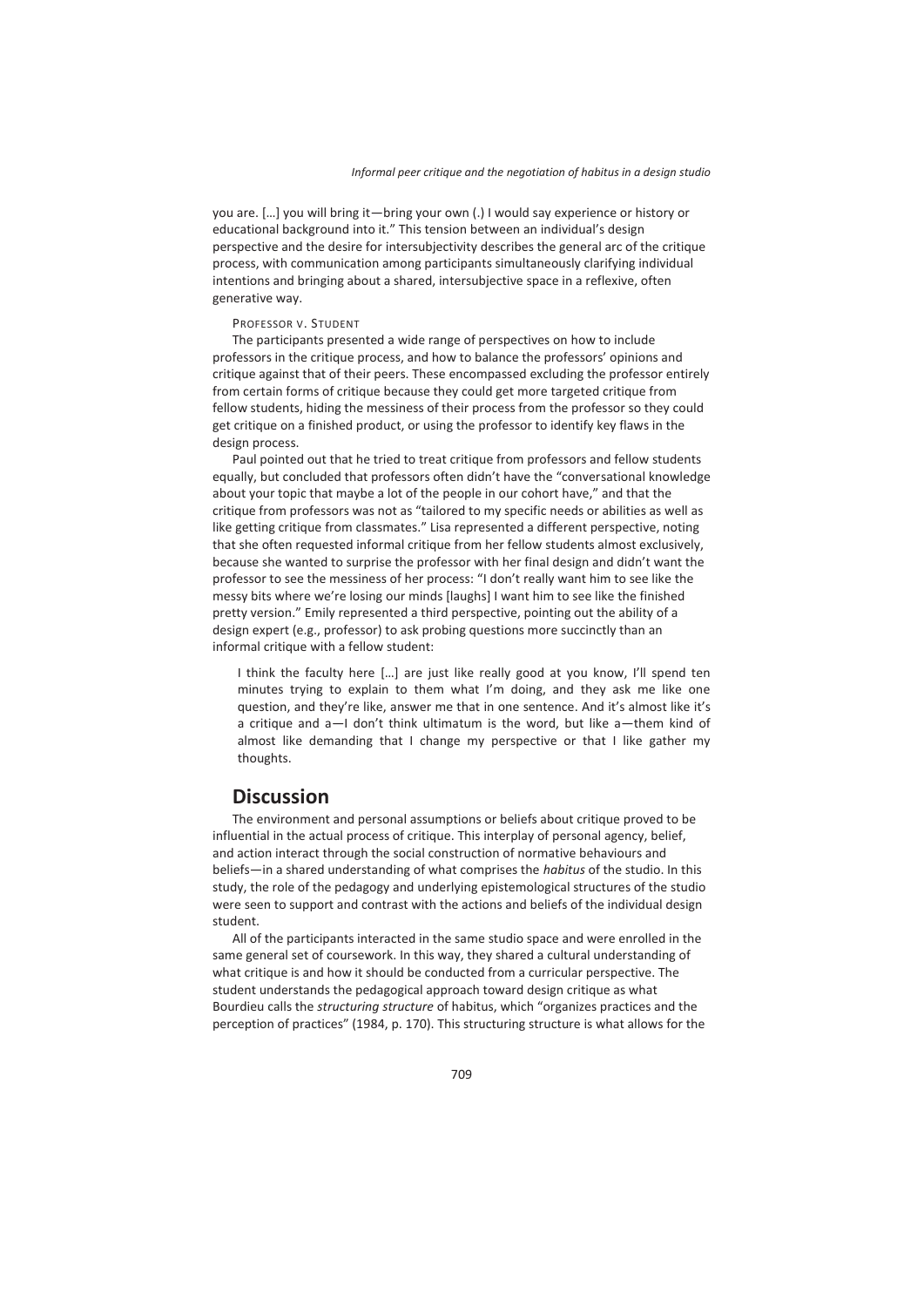existence of intersubjective space, where the pedagogy and individual actions meet. As Calhoun (1993) elaborates, habitus "gives expression to certain meanings that things and people have for us, and it is precisely by giving such expression that it makes these meanings exist for us." (1993, p. 58). A sample interaction between two individuals sharing a similar pedagogical understanding is described in Figure 2, picturing the emergence of an intersubjective space around a specific doxa (legitimacy of critique) within a specific field (the design classroom).



*Figure 2. A sample interaction between two student perceptions of the classroom field as mediated through a specific doxa (from the formality v. informality binary). This interaction is resolved by the creation of an intersubjective space, where competing doxa, or implicit beliefs, are made explicit.* 

While these intersubjective spaces are intentional and desirable when reproduced through the pedagogy or studio environment, attention to the agency and identity of the individual learner within this space is also important to consider. As Webster (2008) notes, the structure of the pedagogy can actually restrict individual freedom or perception of choice, which may result in the production of a certain "type" or "personality" of designer. In the process of performing the stimulated recall, several of the participants realized some of the ways in which the pedagogy had affected their perception of practice—and how their "buy-in" to various elements of the pedagogy or overarching studio habitus had changed their practice in specific ways. For instance, Emily discussed her belief that critique should include three distinct phases: a positive contribution, a critical analysis, and a recommendation of a way forward. This pattern was modelled in a course she had previously taken, and she had unconsciously learned to apply this pattern in her practice of informal critique. However, after she watched the video of her tediously reciting positive elements of the design in an unmotivated manner, she realized that she had reproduced the desired behaviours from the pedagogy, but without explicit awareness of her actions or agreement that this practice was valuable. Even while Emily's experience included tacit agreement that this structure of critique was valuable in practice, Jiao reported an opposite experience, describing her approach: "I throw out steak or meat right away [a metaphor describing how different cultures present an argument, with the steak meaning the primary criticism]. So that makes someone some people feel uncomfortable about that."

While many of the beliefs discussed in the previous section touch on environmental or participatory factors, there are a number of practical beliefs about critique that emerged in the process of performing an autocritique and participating in a critique dyad. Many of these beliefs were expressed through the discursive structure of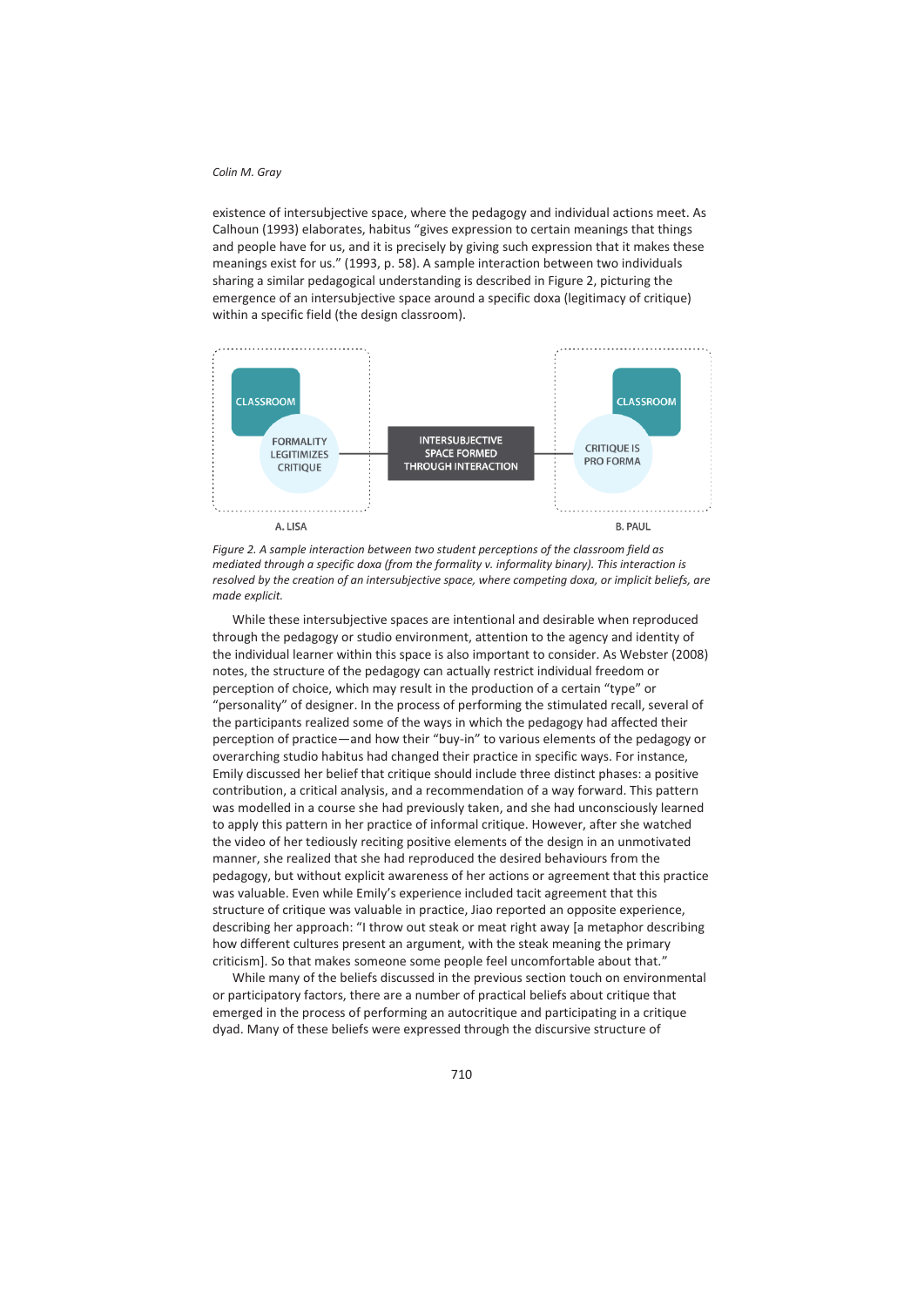critique, including the way critique began, ended, and what important conversational setting shifts occurred during the body of the critique. These discursive structure findings are discussed at length in a related manuscript under review.

While some structures of critique were clearly imported from the larger pedagogy, forming an unspoken *doxa* for some students (e.g., Emily), for others, cultural standards of appropriateness (e.g., Jiao) or prior professional experience (e.g., Paul) shaped these structures more explicitly. It is in this contrast of individual beliefs—or an individual and subjective sense of *habitus*—as compared to the studio or pedagogical assumption of *habitus* that tensions between the pedagogy and the individual student become clear. A difference in *field* may also contribute to some of these tensions, both from a cultural and professional perspective. The studio *habitus* is one of many fields that an individual learner may have come in contact with, so the pedagogical process can be seen as one of enculturation to the practices of HCI/d as a discipline, which is observed through externalized practices like critique.

## **Implications for Future Research**

This study represents an exploratory first step toward understanding how informal peer critique functions within a specific design pedagogy. Additional research that expands this study, both in number of participants and in diversity of methods used would serve to strengthen the initial findings of this study. While the critique dyads revealed interesting and valuable information about the way students structure a design argument and think about design, a more highly ethnographic, observational study may reveal natural patterns of emergence of this form of critique in the studio environment, including frequency, common participants, and themes of discussion.

More work on understanding the role that students play in shaping a unique studio *habitus* is needed. This includes an understanding, from a pedagogical level, of the enculturation process that students are expected to go through, and how a student's identity and agency are implicated in the educational process at large. Factors might consist of attention to all forms of social interaction, including interaction between peers and professors, through internships, and through planned elements of the pedagogy or studio. Addressing elements of the pedagogy and surrounding studio in this critical way is foundational to extending or importing elements of studio pedagogy into new disciplines, as well as creating a more holistic picture of implementations of studio pedagogy in traditional design fields. Beyond the pedagogy, other elements of the sociocultural milieu are also important to consider, including individual conceptions of gender, ethnicity, and culture, and how these conceptions relate to prevailing norms, behaviours, and expectations for achievement in professional practice. These elements represent additional implicit *doxa* that are embedded in the *habitus* of the studio, and may also exist in similar or different forms in a professional design environment.

Other outstanding questions include the role of the educational *habitus*, and how this structure relates to the community of professional practice. It appears that there is often a gap between these cultures of design, and if this gap truly exists, attention to potentially conflicting *doxa* may be at issue. This lens also points out different contexts of learning and working, but there are limited structures and existing literature in place to understand the *habitus* that is assumed by an individual design program—bringing together perspectives of the surface features of the studio, the pedagogy, professors, and students, and the epistemological assumptions of the discipline (Shaffer 2003).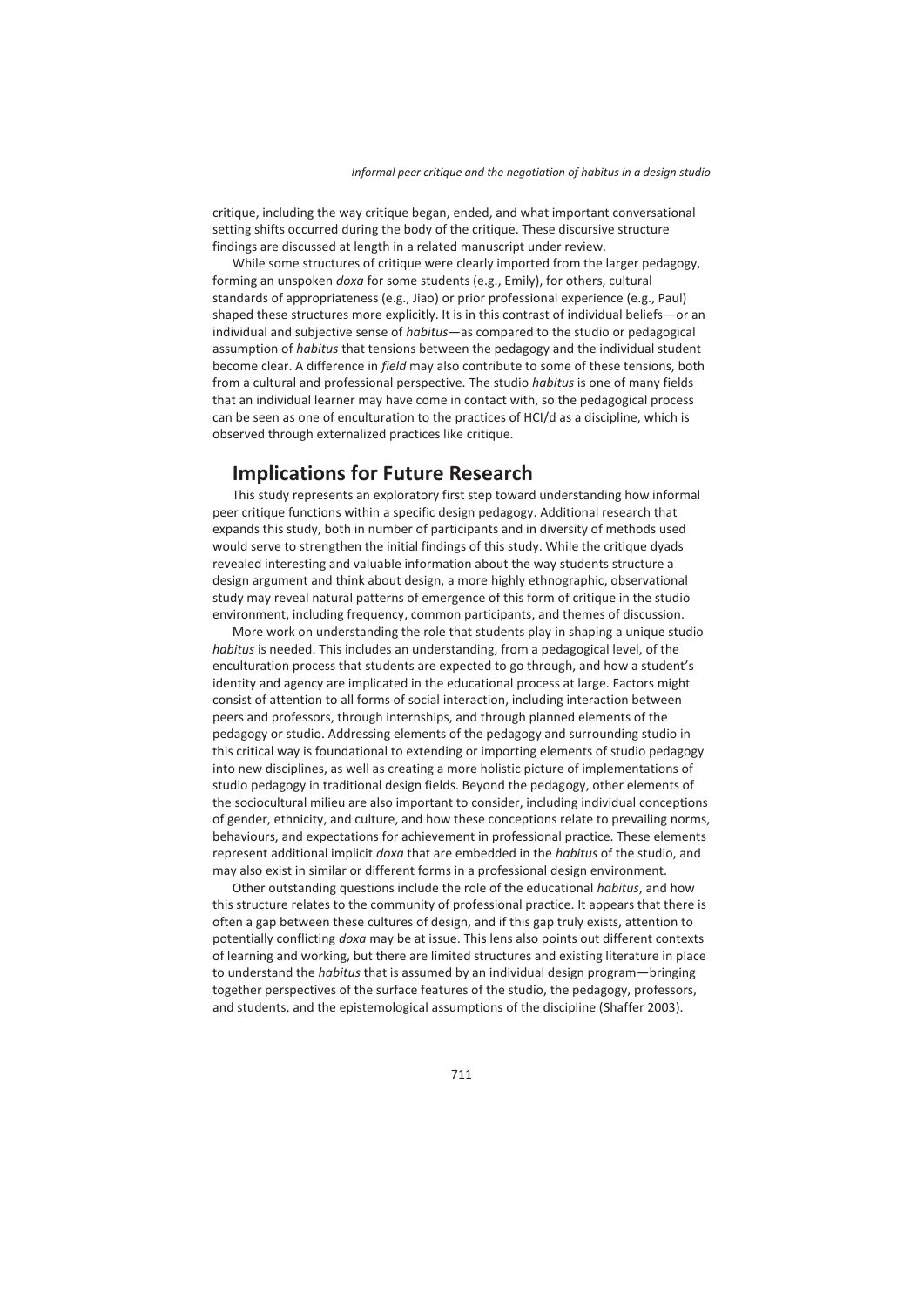In a more specific sense, greater understanding of critique practice and critique culture is needed, both in a pedagogically-mediated construction like the studio, and in how critique moves from formal, structured educational environments to informal critique embedded in the practice of design (Dannels, Gaffney, and Martin 2008). Both the content of this critique, and the epistemological assumptions about design practice that this content reveals, is critical to understanding how design students are thinking about design and how practitioners are applying these conceptions of design in practice.

Although this study does not provide definitive conclusions as to the emergence or structure of peer critique in a studio environment, especially in other design disciplines, these implications for individual development, pedagogy, and professional practice represent tensions that can heighten sensitivity to peer critique in the ongoing evolution of the design studio. For design educators, understanding the conflicting *doxa* and *habitus* that may exist when comparing the individual design student and the planned pedagogy, especially in the early stages of a design curriculum, may allow for a deeper investigation of incoming student behaviours or conceptions of design as compared to the planned pedagogy. Additionally, understanding the use of design "talk" in formal and informal contexts may allow the pedagogy to naturally support the transition from formal, high-stakes environments consistent with higher education and informal, communicative interactions consistent with professional practice.

## **Conclusion**

In this study, I have described an exploratory study investigating the role of informal peer critique in revealing tacit design thinking, conceptions of design, and the coconstruction of *habitus* within the design pedagogy and studio. While work has been done previously on the role of identity and socialization in the studio (Crysler 1995; Webster 2008), more work in this framing of design pedagogy is needed, both in a transdisciplinary and domain-specific context. The framing of *habitus* in this study reveals students struggling to integrate some elements of the pedagogy into their personal practice of design critique, even while there is tacit acceptance and ongoing development of many elements of their critique practice. This agreement or tension between a student's beliefs about critique and the overarching assumptions about critique within the studio pedagogy forms a dialectic that is only resolved by the development of the student, including their personal conception of *habitus* in reaction to or in support of the studio pedagogy, or capitulation by the student or pedagogy. While this study represents only the commencement of inquiry into this form of critique, the framing structures of the studio and the developmental tensions between the student and the pedagogy in this exploratory study provide a substantial foundation for future work.

## **References**

- Anthony, Kathryn H. 1991. *Design juries on trial: The renaissance of the design studio*. New York: Van Nostrand Reinhold.
- Boling, Elizabeth, and Kennon M. Smith. 2010. "Intensive studio experience in a nonstudio masters program: Student activities and thinking across levels of design". Montréal: Design Research Society International Conference.
- Bourdieu, Pierre. 1977. Outline of a theory of practice (trans. R. Nice). Cambridge, United Kingdom: Cambridge University Press.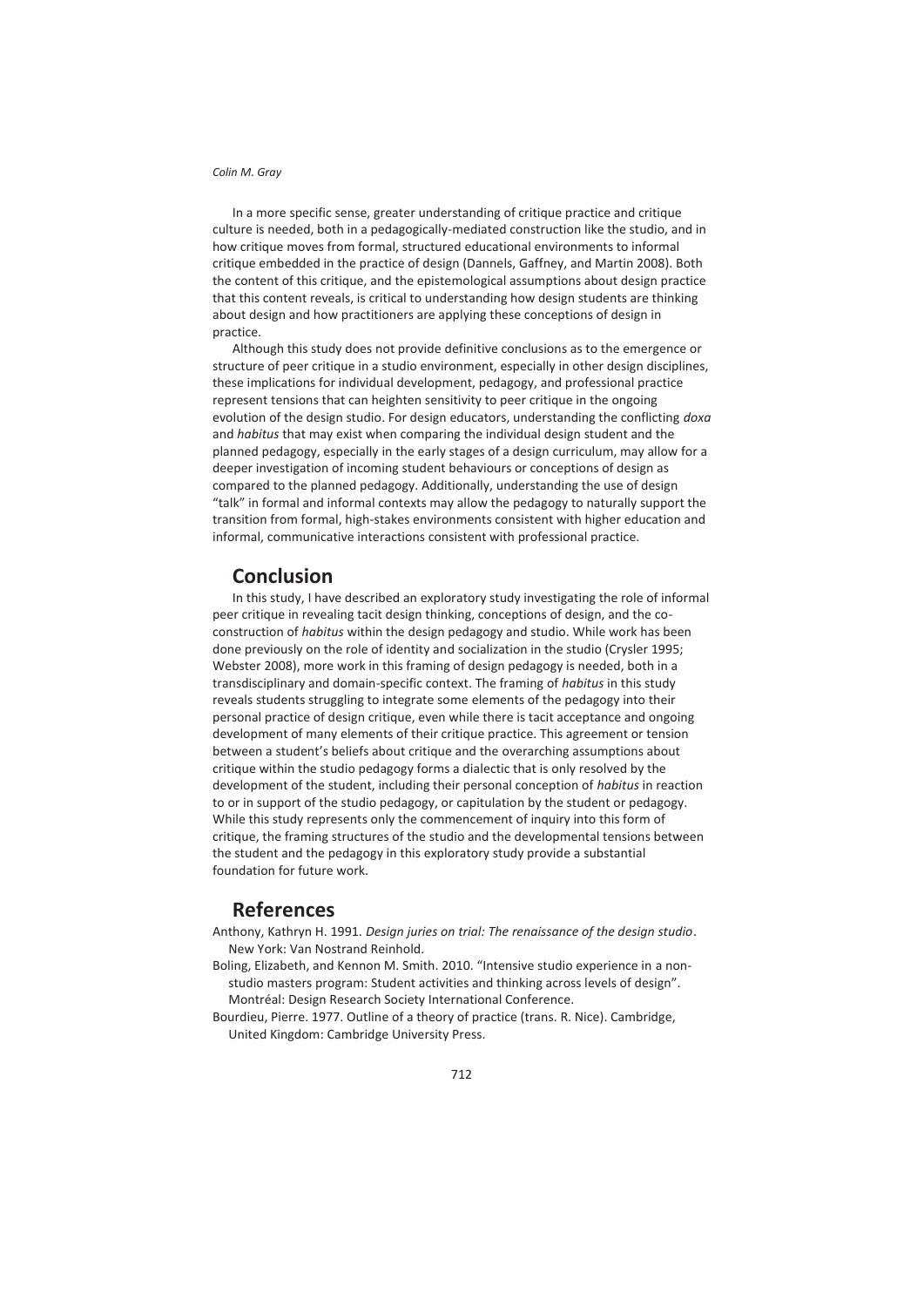Bourdieu, Pierre. 1980. The Logic of Practice. Stanford: Stanford University Press.

- Bourdieu, Pierre. 1984. Distinction: A social critique of the judgment of taste (trans. R. Nice). Cambridge, Massachusetts: Harvard University Press.
- Brandt, Carol B., Cennamo, Katherine, Douglas, Sarah, Vernon, Mitzi, McGrath, Margarita, and Yolanda Reimer. 2011. "A theoretical framework for the studio as a learning environment". *International Journal of Technology and Design Education*, 1- 20. doi:10.1007/s10798-011-9181-5
- Calhoun, Craig. 1993. "Habitus, field, and capital: The question of historical specificity". In *Bourdieu: Critical Perspectives*, 61-88. Cambridge, United Kingdom: Polity Press.
- Carspecken, Phil F. 1996. *Critical ethnography in educational research: A theoretical and practical guide*. New York: Routledge.
- Cennamo, Katherine S., Brandt, Carol B., and Brigitte Scott. 2010. "Adapting the studio to design-based disciplines: Research-based strategies for effective practice". In *Proceedings of the 2010 conference on higher education pedagogy*. Blacksburg, Virginia, 14-15.

Cross, Nigel. 2007. *Designerly ways of knowing*. Basel, Switzerland: Birkhäuser.

- Crysler, C. Greig. 1995. "Critical pedagogy and architectural education". *Journal of Architectural Education*, 48(4): 208-217
- Dannels, Deanna, Gaffney, Amy, and Kelly Martin. 2008. "Beyond content, deeper than delivery: What critique feedback reveals about communication expectations in design education". *International Journal for the Scholarship of Teaching and Learning*, 2(2): 1-16.
- Do, Ellen Y. L., & Mark D. Gross. 1996. "Drawing as a means to design reasoning". In *Artificial Intelligence in Design.* Palo Alto, California*.*
- Hokanson, Brad. 2012. "The design critique as a model for distributed learning". In *The next generation of distance education: Unconstrained learning*, edited by L. Moller & J. B. Huett, 71-83. Boston, Massachusetts: Springer.
- Logan, Cheri. 2008. "Metaphor and pedagogy in the design practicum". *International Journal of Technology and Design Education*, 18(1): 1-17. doi:10.1007/s10798-006- 9009-x
- Morton, Janne, & David O'Brien. 2006. "Selling your design: Oral communication pedagogy in design education". *Communication Education*, 54(1): 6–19. doi:10.1080/03634520500076885
- Percy, Christine. 2004. "Critical absence versus critical engagement. Problematics of the crit in design learning and teaching". *Art, Design & Communication in Higher Education*, 2(3): 143-154.
- Reimer, Yolanda J., and Sarah A. Douglas. 2003. "Teaching HCI design with the studio approach". *Computer Science Education*, 13(3): 191-205.
- Schön, Donald A. 1985. *The design studio: An exploration of its traditions and potentials*. London: RIBA Publications Limited.
- Shaffer, David W. 2003. *Portrait of the oxford design studio: An ethnography of design pedagogy*. WCER Working Paper No. 2003-11. Madison, Wisconsin: University of Wisconsin-Madison, Wisconsin Center for Educational Research.
- Shulman, Lee S. 2005. "Signature pedagogies in the professions". *Daedalus*, 134(3): 52- 59.
- Siegel, Martin A., and Erik Stolterman. 2008. "Metamorphosis: Transforming nondesigners into designers". In *Undisciplined! Proceedings of the Design Research Society conference 2008*: 378:1-13. Sheffield, UK: Sheffield Hallam University.